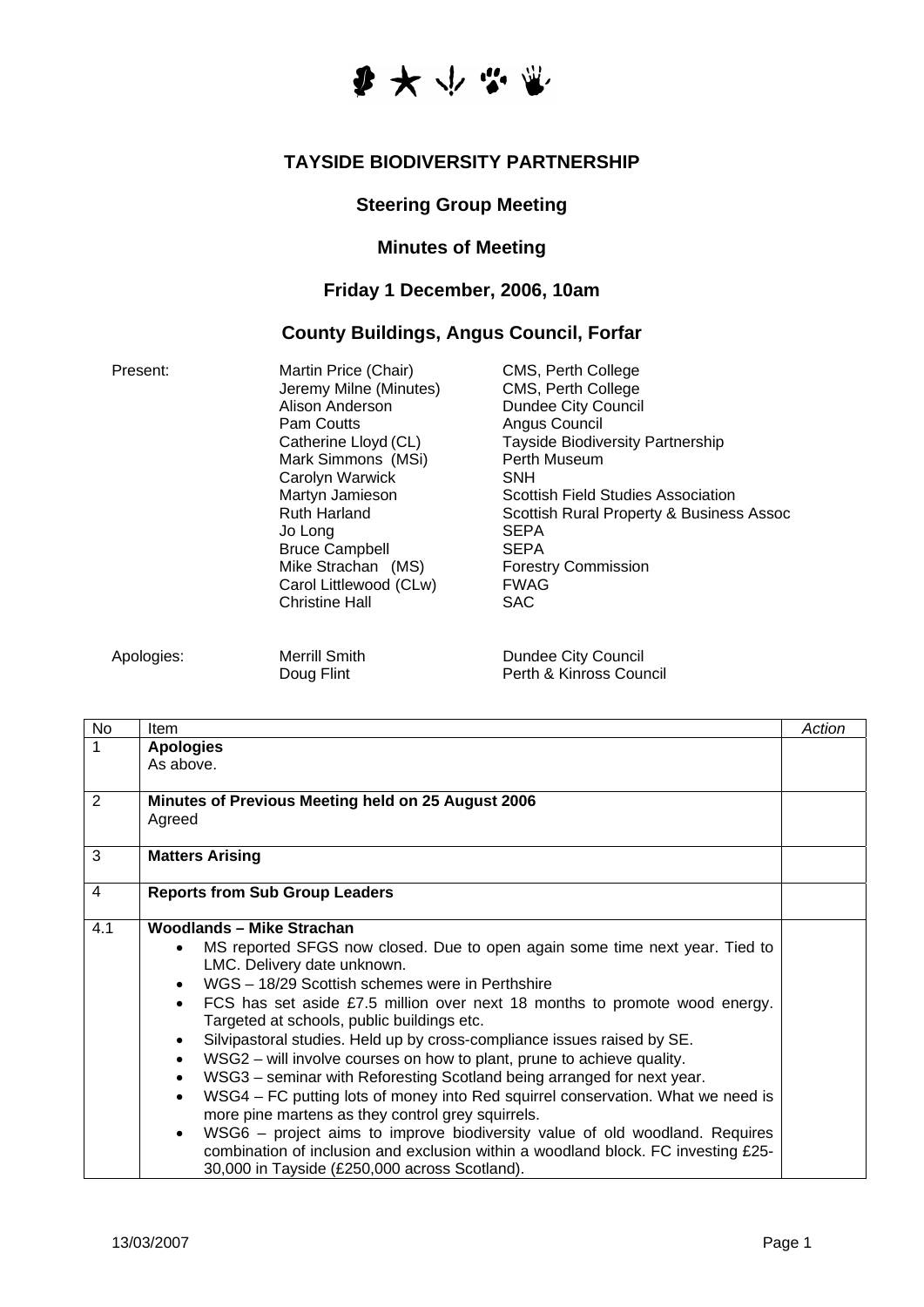|     | WSG8 - Forest Research are involved.                                                                                                                                                                                                                                                                                                                                                                                                                                                                                                                                                                                                                                                                                                                                                                                                                                                                                                                                                                                                                                                                                                                                                                                                                                                                                                                                                         |  |
|-----|----------------------------------------------------------------------------------------------------------------------------------------------------------------------------------------------------------------------------------------------------------------------------------------------------------------------------------------------------------------------------------------------------------------------------------------------------------------------------------------------------------------------------------------------------------------------------------------------------------------------------------------------------------------------------------------------------------------------------------------------------------------------------------------------------------------------------------------------------------------------------------------------------------------------------------------------------------------------------------------------------------------------------------------------------------------------------------------------------------------------------------------------------------------------------------------------------------------------------------------------------------------------------------------------------------------------------------------------------------------------------------------------|--|
|     | Sub-group is planning to meet at the end of January 2007                                                                                                                                                                                                                                                                                                                                                                                                                                                                                                                                                                                                                                                                                                                                                                                                                                                                                                                                                                                                                                                                                                                                                                                                                                                                                                                                     |  |
| 4.2 | <b>Farmlands - Christine Hall</b>                                                                                                                                                                                                                                                                                                                                                                                                                                                                                                                                                                                                                                                                                                                                                                                                                                                                                                                                                                                                                                                                                                                                                                                                                                                                                                                                                            |  |
|     | Sub-group met on 9 November to finalise proformas; will meet again in January<br>2007.<br>FSG1 - leaflet being developed by RSPB<br>FSG2 - there are problems with funding. Neither SITA nor SNH money can go to<br>farmers to compensate for losses associated with calcareous grassland (CG)<br>management. Yet calc. grassland should be top priority in Perthshire as one of the<br>top three areas in UK for this habitat. $CW -$ state aid constraints are imposed by<br>EU. Funding feasibility should be part of the early stages of project development.<br>MP - need to promote CG as Scottish priority through Rural Implementation Plan.<br>FSG4 - due to be completed by end March 2007<br>$\bullet$<br>FSG5 - liaison with farmers over new building projects to try and incorporate<br>nesting sites for owls and other species. Farmers need to ask the builders to do<br>this.<br>FSG6 - Growth of fruit and veg in Perthshire means there are opportunities to<br>$\bullet$<br>promote biodiversity as farmers extend their irrigation ponds.<br>FSG7 - CLw - Survey to see if butterfly is still present in existing sites and look for<br>$\bullet$<br>new sites. Many old sites have reverted to scrub.<br>FSG8 - RSPB agreed to lead<br>$\bullet$<br>FSG9 - SCRI leading. Project going well. Tayside Arable Plants Survey to be<br>$\bullet$<br>launched next spring. |  |
|     | FSG10 - looking for funding<br>$\bullet$                                                                                                                                                                                                                                                                                                                                                                                                                                                                                                                                                                                                                                                                                                                                                                                                                                                                                                                                                                                                                                                                                                                                                                                                                                                                                                                                                     |  |
| 4.3 | <b>Uplands - Martyn Jamieson</b>                                                                                                                                                                                                                                                                                                                                                                                                                                                                                                                                                                                                                                                                                                                                                                                                                                                                                                                                                                                                                                                                                                                                                                                                                                                                                                                                                             |  |
|     | Sub-group last met on 8 November; will meet again next April.<br>Reduced to three projects. Other projects dropped as they were already being<br>$\bullet$<br>done.<br>UPSG2 - Kindrogan has drawn up an action pack for getting people involved.<br>$\bullet$<br>MP - MP will be chairing meeting of SNH, Biodiversity Implementation Team and<br>$\bullet$<br>Moorland Forum in January 2007 to discuss why upland actions in the Rural<br>Implementation Plan are not progressing                                                                                                                                                                                                                                                                                                                                                                                                                                                                                                                                                                                                                                                                                                                                                                                                                                                                                                         |  |
| 4.4 | Water & Wetlands - Jo Long<br>JL introduced BC to the Group as her replacement on the Group.<br>Sub-group has not met since the last Steering Group meeting; a meeting is being<br>planned for January 2007.<br>WWSG4 - LMCs likely to include option for dealing with invasive plant species.<br>$\bullet$<br>Anglers are involved with this project which opens opportunities for communicating<br>with other catchments<br>WWSG5 - Angling groups involved<br>٠<br>WWSG6 - project runs itself now<br>٠<br>WWSG7 - water voles to be targeted over next year<br>$\bullet$<br>WWSG8 - Important not to divulge locations but raise awareness with<br>communities and Tayside Police. Rafting companies need to be aware that they<br>may be causing damage.<br>It was agreed that some of the targets need to be 'smartened' and that Lead<br>$\bullet$<br>Partners need to be engaged in the sub-group.                                                                                                                                                                                                                                                                                                                                                                                                                                                                                   |  |
| 4.5 | <b>Coast &amp; Estuary - Catherine Lloyd</b><br>Sub-group met the previous Wednesday for the first time in 15 months. This is<br>basically a new group now and it was good to have 10 people attending.<br>CESG1 - 45 golf courses in Tayside; the project will focus on the coastal golf<br>٠<br>courses in the first 2 years.<br>CESG2 - this project is being taken forward<br>CESG3 - one leaflet for Perth, another one for Dundee, and one for Seton Cliffs,                                                                                                                                                                                                                                                                                                                                                                                                                                                                                                                                                                                                                                                                                                                                                                                                                                                                                                                           |  |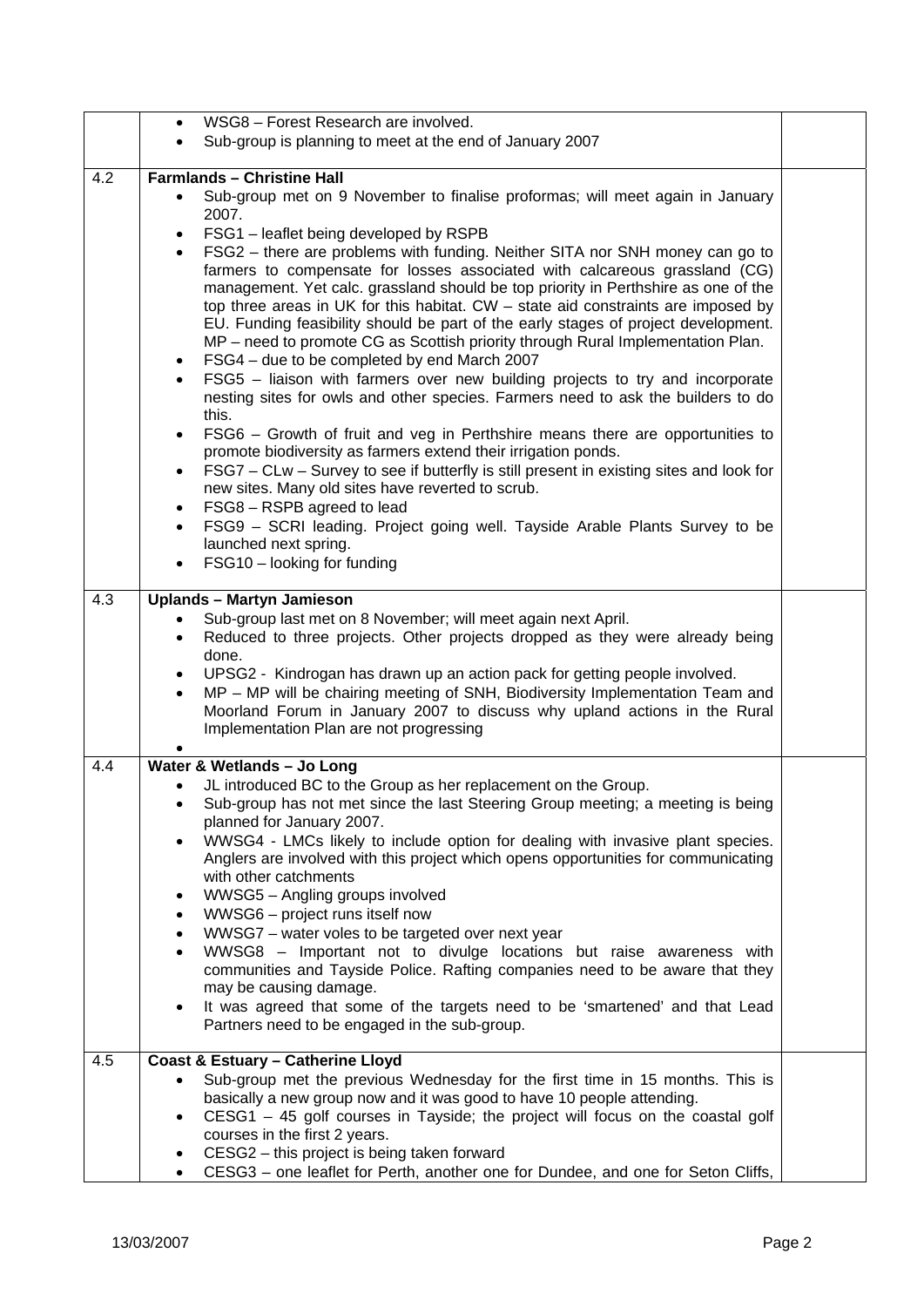|     | Angus. Authors have been identified.<br>CESG4 - At the Montrose Tern site, only 1/35 chicks survived this year. There is<br>great potential for a local partnership project. The Barry Buddon Tern Project<br>stalled during 2006.<br>CESG7 - needed to re-jig proforma as SNH felt much of this work was going on                                                                                                                                                                                                                                                                                                                                                                                                                                                                                                                                                                                                                                                                                                                                                                                  |                  |
|-----|-----------------------------------------------------------------------------------------------------------------------------------------------------------------------------------------------------------------------------------------------------------------------------------------------------------------------------------------------------------------------------------------------------------------------------------------------------------------------------------------------------------------------------------------------------------------------------------------------------------------------------------------------------------------------------------------------------------------------------------------------------------------------------------------------------------------------------------------------------------------------------------------------------------------------------------------------------------------------------------------------------------------------------------------------------------------------------------------------------|------------------|
|     | already. Need to identify what is different, what is added value.<br>$MP$ – need to identify a leader for the sub-group. $CL$ – this is in hand<br><b>ACTION:</b> Find leader for Coast and Estuary sub-group                                                                                                                                                                                                                                                                                                                                                                                                                                                                                                                                                                                                                                                                                                                                                                                                                                                                                       | <b>CL</b>        |
| 4.6 | <b>Urban - Alison Anderson</b><br>Sub-group met on 7 September and will meet again on 14 December.<br>USG1 - MS - FC should be added as partner<br>$\bullet$<br>USG2 - one of five projects in Scotland that were funded by 'Breathing Spaces'<br>$\bullet$<br>USG3 - possible funding from 'Investing in Communities' fund of the Lottery.<br>$\bullet$<br>USG5 - no time or money to progress project. Esme Fairburn Trust may have a<br>non-native species funding stream which could be approached.<br>ACTION: add FC to proforma as partners<br>USG10 - This is more of a watching brief                                                                                                                                                                                                                                                                                                                                                                                                                                                                                                       | <b>CL</b>        |
| 4.7 | <b>Education - Catherine Lloyd</b><br>Sub-Group met 23 October<br>ESG1 - No changes. PKC Rangers have agreed to participate<br>ESG2 - Scottish Biodiversity Festival has been delayed. Scottish Biodiversity<br>Week will go ahead from 19 to 27 May 2007.<br>ACTION: add FC as partner to ESG2<br>ESG3 - changed to be solely web-site based<br>$\bullet$<br>ESG5 - changed to re-focus on communities rather than schools. 'Scottish Origins'<br>$\bullet$<br>is a private organisation that is based in Kinross.<br>ESG8 - This is a catch-all project<br>$\bullet$                                                                                                                                                                                                                                                                                                                                                                                                                                                                                                                              | <b>CL</b>        |
|     | Points arising from proformas<br>MP suggested proformas require a field for "existing funding". CLw suggested to<br>$\bullet$<br>put this in the costings heading<br><b>ACTION:</b> Amend proformas<br>CW – sub-groups could pass any funding problems to Management Team for<br>$\bullet$<br>consideration of options<br>CLw - reporting on proformas needs only a summary of any updates for the next<br>meeting. $MP - it$ would be good for the Steering Group to receive a distillation of<br>sub-group progress on projects only.<br>ACTION: sub-groups to circulate short summary of project progress a fortnight before                                                                                                                                                                                                                                                                                                                                                                                                                                                                     | <b>CL</b><br>SG- |
|     | Steering Group meetings.                                                                                                                                                                                                                                                                                                                                                                                                                                                                                                                                                                                                                                                                                                                                                                                                                                                                                                                                                                                                                                                                            | Leaders          |
| 5.  | Circulation/publication of sub-group proformas<br>CL tabled 'TBP Future Priorities List 2007-2010' which is a compilation of all sub-<br>group proposals. MP - suggest adding columns for 'Progress' and 'Funding' so<br>that this document can feed the Annual reporting cycle.<br>ACTION: Add columns to Future Priorities List as above (subsequently carried out)<br>Regarding publication of this list: CLw - concerned that publishing full proformas<br>may impose a duty to deliver on Lead Partners. MP - proformas need to include<br>targets that must be included in BARS anyway, with Lead Partners responsible for<br>reporting. CW - reporting delivery failures is ok if, for example, this is due to lack of<br>funding. CLw – reporting funding difficulties can actually provide leverage for future<br>action. MP - full proformas should not be posted on the website but project themes<br>can be. CLw – should be ok if it is made clear that these are project proposals. MP<br>- this list does not mean that new proposals cannot be developed if opportunities<br>arise. | <b>CL</b>        |
|     | <b>ACTION:</b> Publish project themes on website<br>Regarding sub-group budgets: CL tabled 'TBP Sub-group micro budget'. This is a<br>provisional sub-group budget proforma. A way of encouraging sub-groups to think                                                                                                                                                                                                                                                                                                                                                                                                                                                                                                                                                                                                                                                                                                                                                                                                                                                                               | <b>CL</b>        |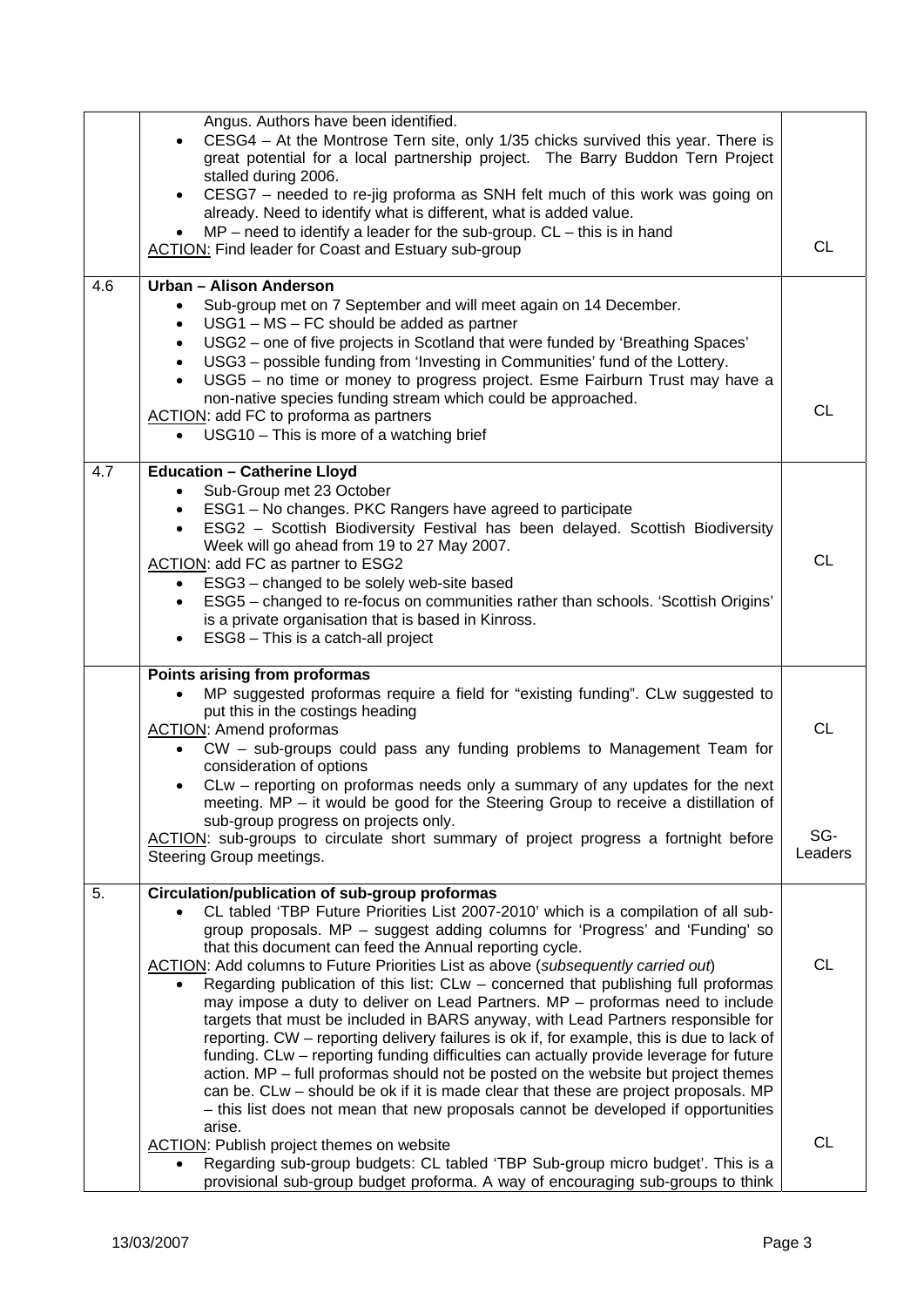|      | about funding achieved and funding required for proposals. CW - the sooner SNH<br>knows what funding bids are coming in over the next three years, the better. Sub-<br>groups should be encouraged to identify potential sources of funding over the next<br>three years.<br>ACTION: distribute electronic copy of budget proforma<br>ACTION: sub-groups to supply completed budget proformas to Angela Paterson (AP) by<br>8 <sup>th</sup> February for circulation ahead of TBP Management Team meeting on 15 <sup>th</sup> February<br>ACTION: circulate sub-group project proformas by email.<br>ACTION: create 'sharepoint' area on TBP web site for dissemination of documents and<br>minutes.                                                                     | <b>CL</b><br>SG-<br>Leaders<br>JM/AP<br><b>CL</b> |
|------|--------------------------------------------------------------------------------------------------------------------------------------------------------------------------------------------------------------------------------------------------------------------------------------------------------------------------------------------------------------------------------------------------------------------------------------------------------------------------------------------------------------------------------------------------------------------------------------------------------------------------------------------------------------------------------------------------------------------------------------------------------------------------|---------------------------------------------------|
|      | CLw, RH, MS left the meeting                                                                                                                                                                                                                                                                                                                                                                                                                                                                                                                                                                                                                                                                                                                                             |                                                   |
| 6.   | <b>Strategic species list for Tayside</b><br>Carry forward                                                                                                                                                                                                                                                                                                                                                                                                                                                                                                                                                                                                                                                                                                               |                                                   |
| 7.   | <b>Finance</b><br>MP reported that finances look ok. Money is in place for sub-groups<br>$\bullet$<br>Ca. £1700 interest is due from SITA funding account. This is to be used mainly for<br>$\bullet$<br>improving the web site. This will include a funding section with list of TBAF projects<br>and general funding advice as well as News and Best Practice sections.<br>CW - sub-groups wanting to apply to SNH promotions budget should do so by<br>$\bullet$<br>email to CW as soon as possible. Mid-Feb is absolute final deadline for CW to<br>receive proposals. Proposals to include project theme, cost, VAT, what money to<br>be spent on (materials, leaflets etc.). Grants up to £500. CL reported that she is<br>collating sub-group proposals for this. | <b>CL</b>                                         |
|      | ACTION: supply sub-group proposals for SNH promotions budget to CW                                                                                                                                                                                                                                                                                                                                                                                                                                                                                                                                                                                                                                                                                                       | <b>CL</b>                                         |
| 8.   | <b>SITA Funding (TBAF - Tayside Biodiversity Action Fund)</b><br>CL tabled 'SITA TBAF List of funded projects' and reported on TBAF spend.<br>$\bullet$<br>Next deadline for TBAF applications is 26 <sup>th</sup> January 2007<br>$\bullet$<br>TBAF project information is to be posted on the web site<br>$\bullet$<br>MP said that more money is going to Perth & Kinross at the moment and there is a<br>$\bullet$<br>need to encourage projects from Angus and Dundee.                                                                                                                                                                                                                                                                                              | <b>CL</b>                                         |
|      | AA notified the meeting that she has taken up the position of Chair of the SBF Urban<br><b>Working Group.</b><br>AA left the meeting                                                                                                                                                                                                                                                                                                                                                                                                                                                                                                                                                                                                                                     |                                                   |
| 9.   | <b>Website/Publications</b><br>CL tabled 'Tayside Biodiversity Website - Statistical analysis'. CW suggested that<br>$\bullet$<br>other statistics such as which pages were visited, how long people stayed on-site<br>might add to the usefulness of future analyses.<br>SE Planning Guidance publication is now a priority<br>٠                                                                                                                                                                                                                                                                                                                                                                                                                                        | <b>CL</b><br><b>CL</b>                            |
| 10.  | <b>Local Sites Designation</b><br>MSi raised issue of Local Geodiversity Sites. Should LBAPs be involved with<br>these? CL - other LBAPs are reviewing this and there is already a general<br>geodiversity section in the TLBAP. MSi reported that there is a draft list of 30 sites<br>for Tayside that could be examined in more detail. MP suggested this is something<br>to consider in the future.                                                                                                                                                                                                                                                                                                                                                                  |                                                   |
| 11   | <b>Future Plans for Partnership</b>                                                                                                                                                                                                                                                                                                                                                                                                                                                                                                                                                                                                                                                                                                                                      |                                                   |
| 11.1 | <b>Second Tranche Plans</b><br>CL tabled '2 <sup>nd</sup> Tranche Draft HAPs and SAPs Progress Report'.<br>$\bullet$<br>CL - web consultation on these closed last week. Responses still to be collated.<br>$\bullet$<br>There was less response this time probably linked to less publicity (6 weeks on the<br>web site and no published hard copies or CDs of the Consultative Drafts as                                                                                                                                                                                                                                                                                                                                                                               |                                                   |